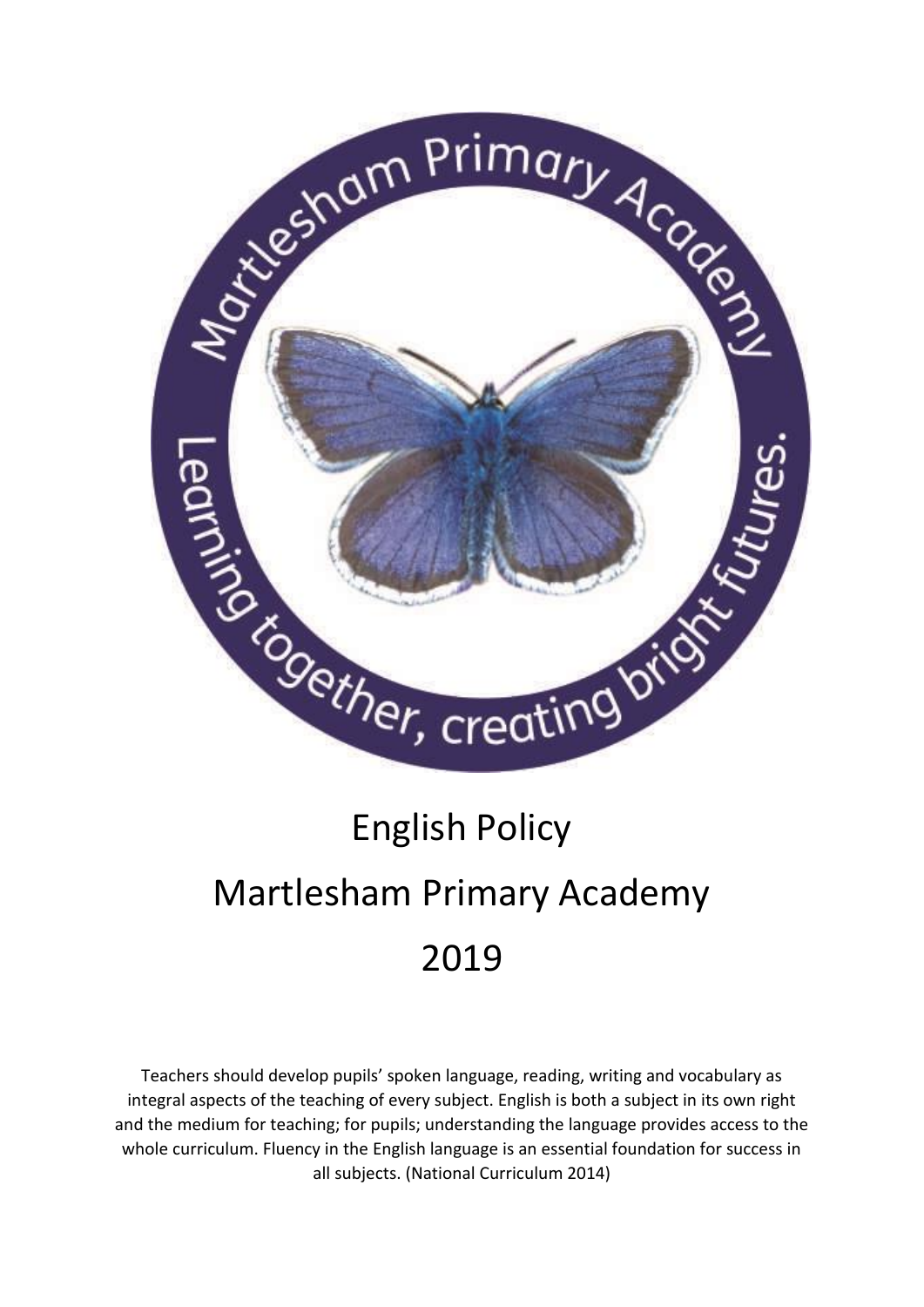## **Key Principles of English at MPA**

- English will be embedded in all curriculum areas
- Children will be given opportunities to develop and explore language through speaking, listening and drama activities
- Reading and writing skills will be modelled and exemplifications will be displayed
- Writing, phonic/spelling and shared reading sessions take place daily
- Quality resources are available to support English and cross curricular learning
- Teachers plan English activities that support, challenge and inspire children
- Planning builds on teachers most recent assessments
- Topics/themes provide children with the opportunities to contextualise and apply English skills in a wide range of purposes
- English learning walls are displayed in every classroom
- English learning is differentiated for all abilities
- Long term planning covers the full range of writing purposes
- Children's prior skills, experiences and knowledge are valued and incorporated into English learning
- Learning objectives are derived from the National Curriculum
- Short term planning is flexible and reflects teacher assessment
- Reading and writing is moderated across the school and the region termly

Please see the following policies –

- Writing policy
- Reading policy
- Handwriting policy
- Speaking and Listening policy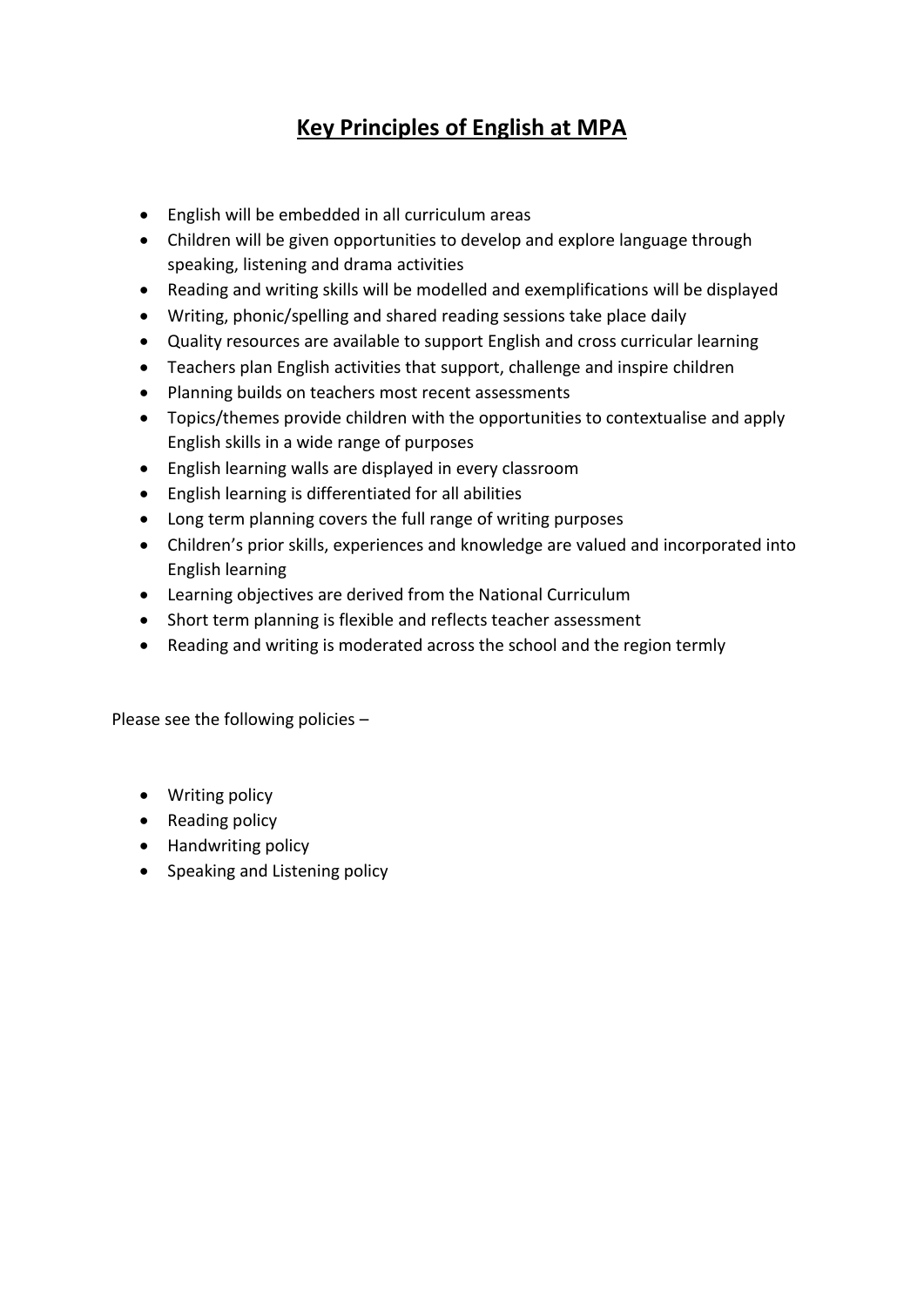### **English in the Foundation Stage**



G

Teachers in the Foundation Stage follow the Communication and Language strand and Literacy strand of the Early Years Foundation Stage (EYFS) Framework April 2017.

By the end of the Foundation Stage children should: ‐

- Listen attentively in a range of situations.
- Listen to stories, anticipate key events and respond with relevant comments, questions or actions.
- Give attention to what other say and respond appropriately, while engaged in another activity.
- Follow instructions involving several ideas or actions.
- Answer 'how' and 'why' questions about their experiences and in response to stories or events.
- Express themselves effectively, showing awareness of the listeners' needs.
- Use past, present and future forms accurately when talking about events.
- Develop their own narratives and explanations by connecting ideas or events.
- Read and understand simple sentences.
- Use phonic knowledge to decode regular words and read them aloud accurately.
- Read some common irregular words.
- Demonstrate understanding when talking with others about what they have read.
- Use phonic knowledge to write words in ways which match their spoken sounds.
- Write some irregular common words.
- Write simple sentences which can be read by themselves and others.
- Spell some words correctly and other in a phonetically plausible way. (EYFS profile 2017)

Examples of what we do;

- We have a language rich environment both inside and out.
- Children have the opportunity to read, write and engage in other literacy activities every day.
- Teachers plan literacy opportunities linked to the children's interest.
- Fine and gross motor activities are available to children daily to help support physical development.
- Children take part in story time daily.
- Children have opportunities to develop communication and language skills through, small world, role play and other practical activities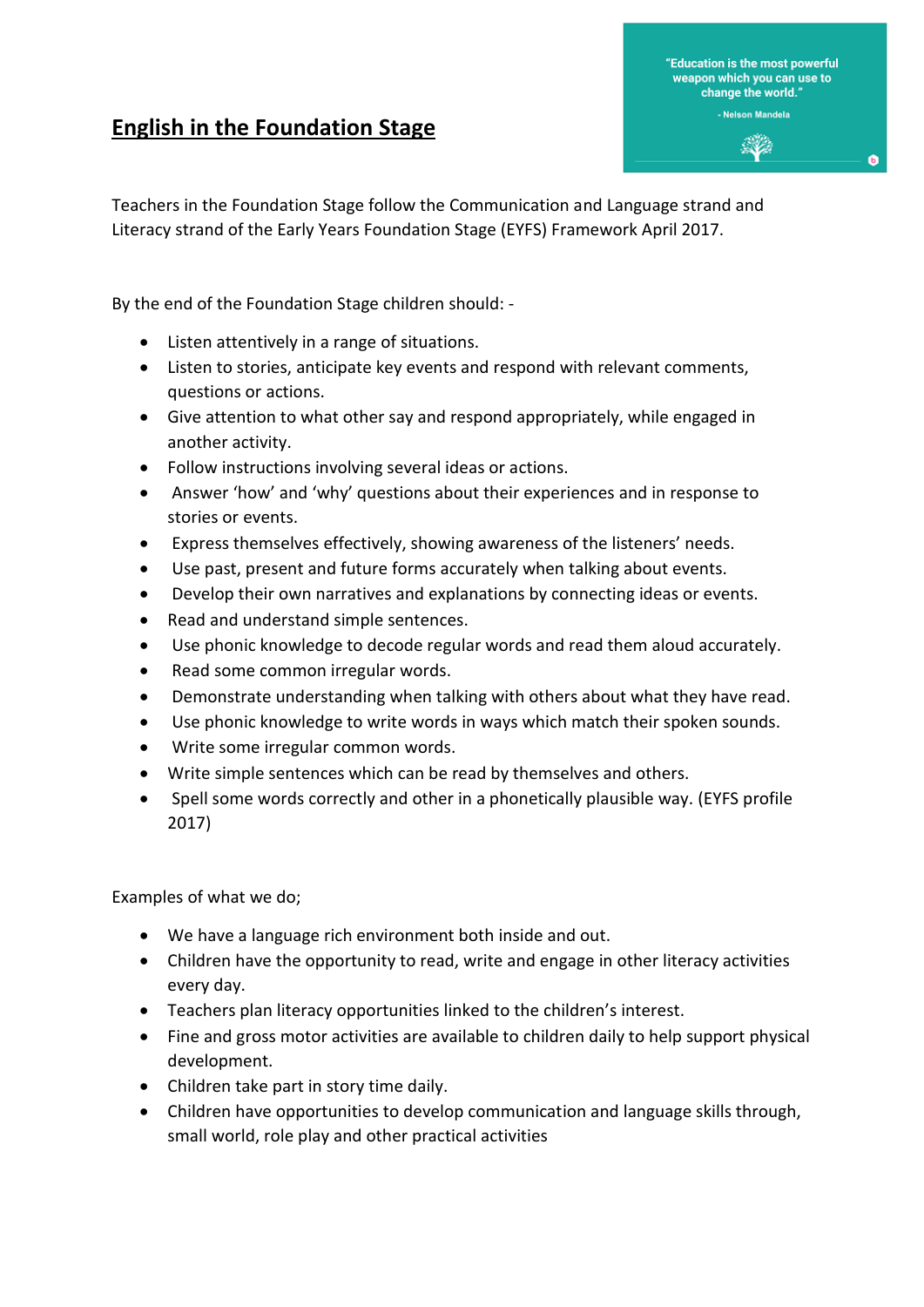Children take part in daily phonics, these sessions are differentiated to meet the needs of all children

*Also see our EYFS Policy for examples of what we do.* 

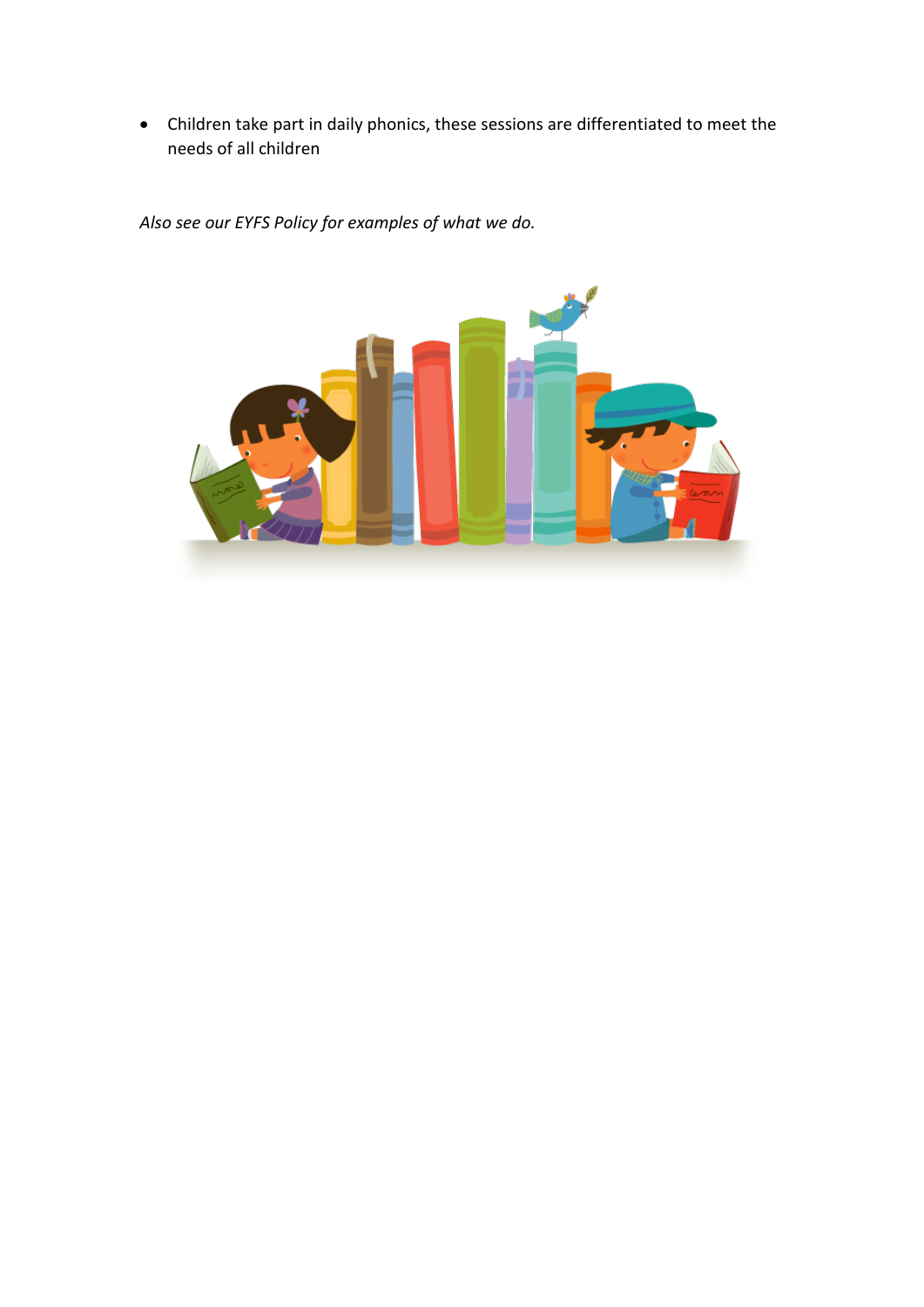

## Reading Policy Martlesham Primary Academy 2019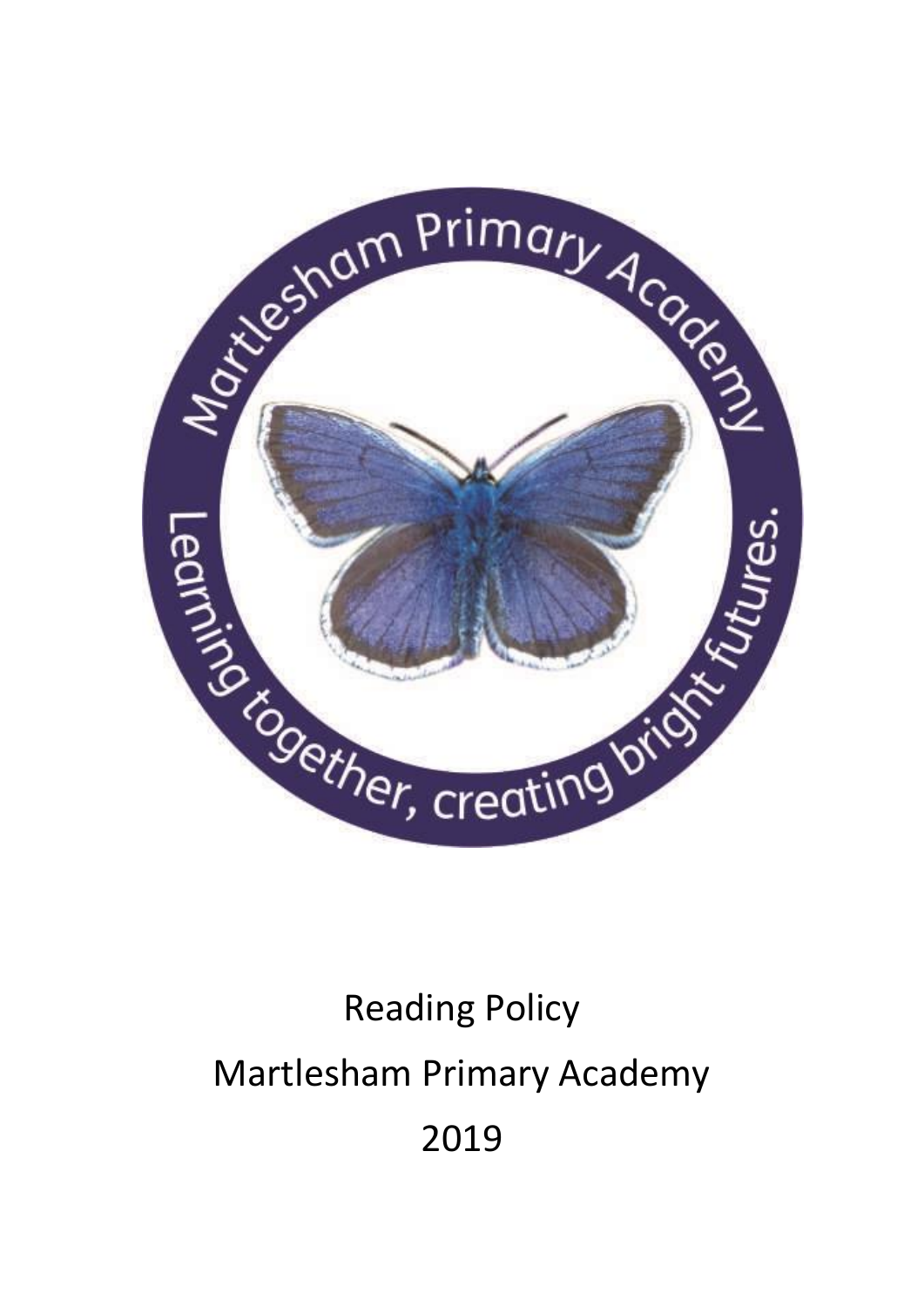### **Reading**



The National Curriculum states that 'all pupils must be encouraged to read widely across both fiction and non-fiction to develop their knowledge of themselves and the world in which they live, to establish an appreciation and love of reading, and to gain knowledge across the curriculum.'

The Curriculum divides reading skills into two dimensions:

- Word reading
- Comprehension

We recognise that both these elements are essential to success and we support these in a variety of ways.

Our aims at MPA:

- To enable our children to learn to read easily and fluently through the use of phonological awareness to decode and encode words
- To help them to be able to read with fluency, accuracy, understanding and enjoyment so that they become independent and reflective readers
- To provide a well-resourced, attractive school library and class reading areas which support and extend teaching and learning across the curriculum

Examples of what we do:

- Daily phonic and spelling sessions across the school
- Daily shared reading sessions using an age appropriate whole class text
- We use VIPERS (Vocabulary, Inference, Prediction, Explain, Retrieval and Summarise) to teach comprehension skills
- Children complete speed reads to develop their fluency and reading stamina
- Every classroom has a themed reading area which is changed termly
- Children are given opportunities to read to a reading ambassador each week
- Pupils are encouraged to read widely, through our use of differing class texts, reading areas and high quality attractive books in classrooms
- Pupils are encouraged to read for pleasure using reading partners, quiet reading time and listening to an adult read
- Ensuring that every class has story time each day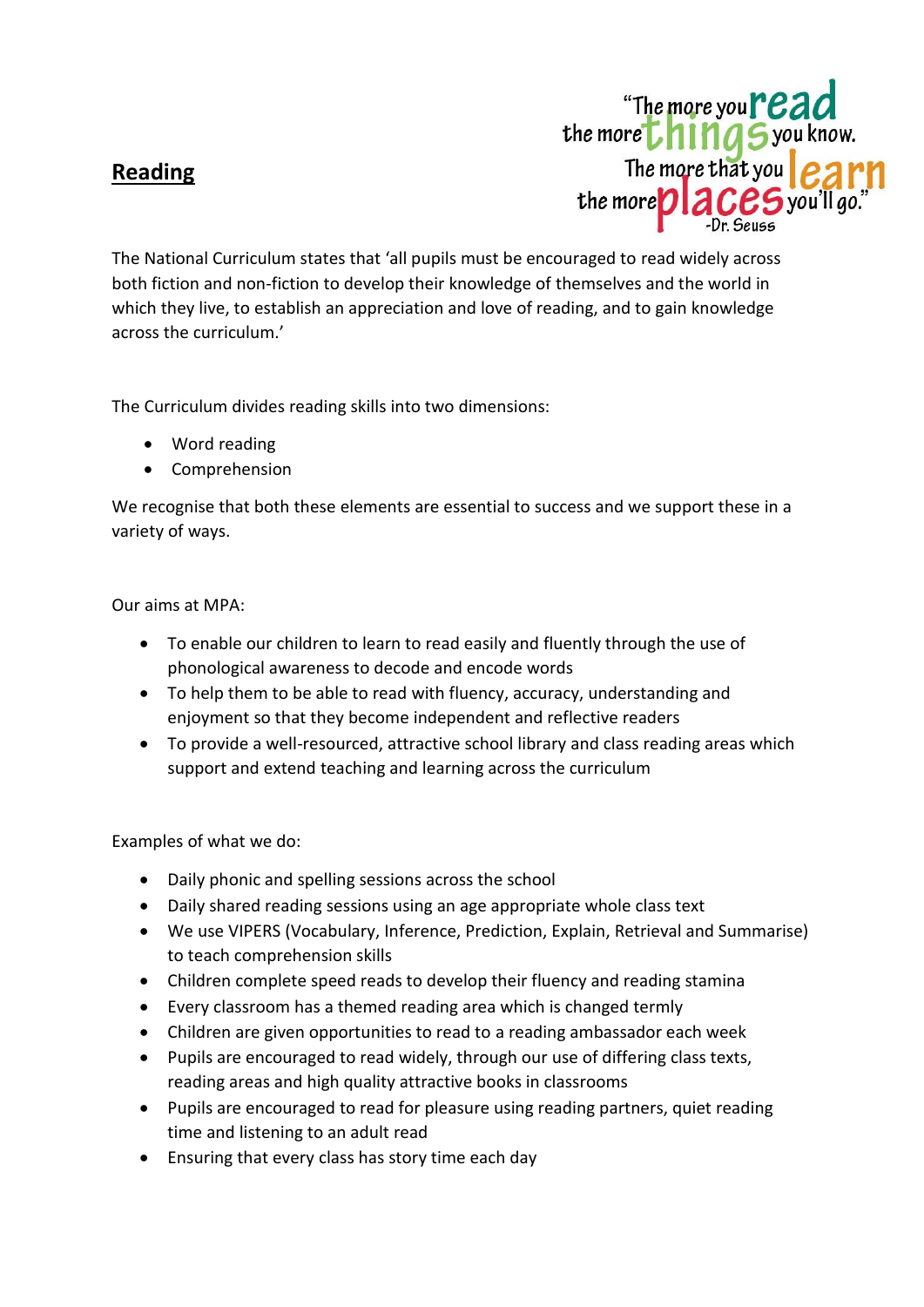- Using a home-school reading diary and rewarding regular reading at home through Reading for Gold
- Encouraging discussion about favourite stories, books and other texts
- Teachers use Pie Corbett's 'Reading Spine' to select engaging and motivating texts to use in the classroom
- We hold parent phonic sessions aimed at EYFS and key stage one, to teach families how they can support their child with early reading skills
- The library provides a quiet environment for children to develop their enjoyment of a range of reading materials and to promote care and respect for books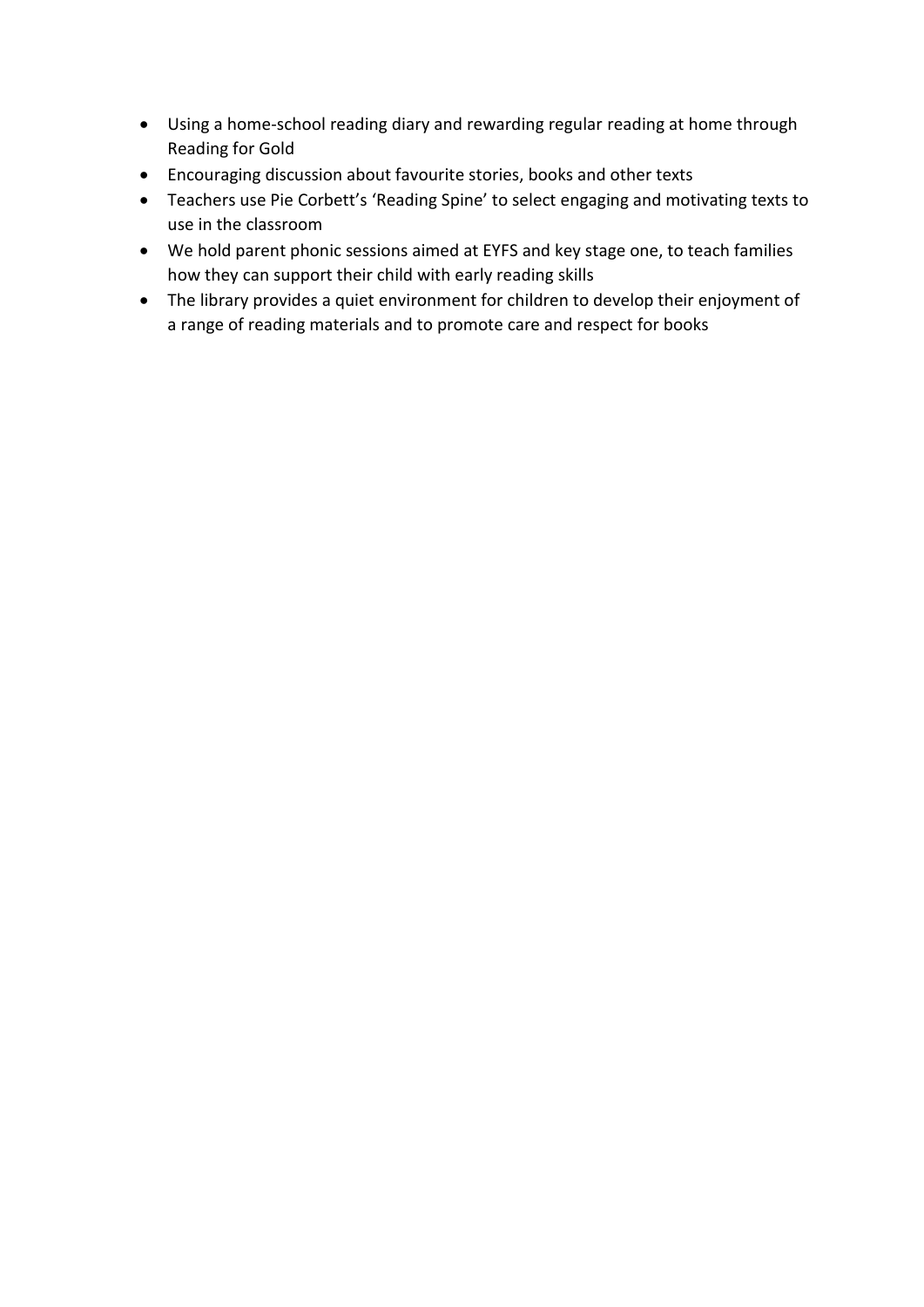

# Writing Policy Martlesham Primary Academy 2019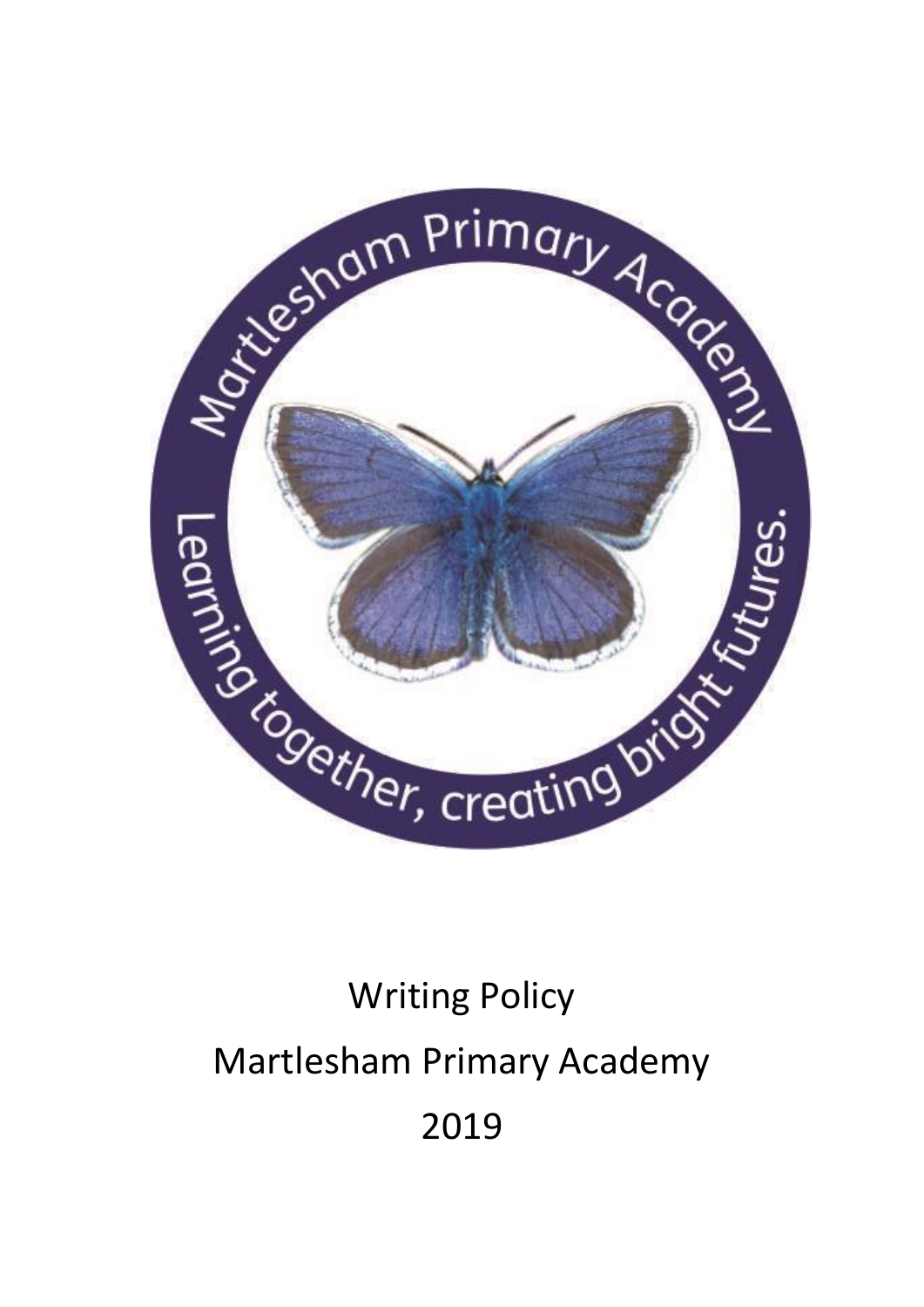### **Writing**

## **READING IS LIKE BREATHING IN, WRITING IS LIKE BREATHING OUT**

The National Curriculum states that pupils should:

- Develop the stamina and skills to write at length
- Use accurate spelling and punctuation
- Be grammatically correct
- Write in a range of ways and purposes including narratives, explanations, descriptions, comparisons, summaries and evaluations
- Write to support their understanding and consolidation of what they have heard or read

The 2014 Curriculum divides writing skills into two dimensions:

- Transcription (spelling and handwriting)
- Composition (articulating ideas in speech and writing)

We recognise that both these elements are essential to success and we support these in a variety of ways.

#### Our aims:

- To help our children develop an understanding that writing is both essential to thinking and learning and enjoyable in its own right.
- For children to be able to write sentences using a range of different structures
- For children to articulate and communicate their ideas, and organise them coherently for a reader
- For children to be able to spell and punctuate accurately and create grammatically correct sentences
- To enable them to improve their planning, drafting and editing skills

Examples of what we do:

- Teach the structure of a sentence
- Teach specific grammatical skills discretely
- Valuing children's writing at all stages thus encouraging children to see themselves as writers from early on
- Providing real purposes for writing, enabling children to become increasingly aware of their intended audience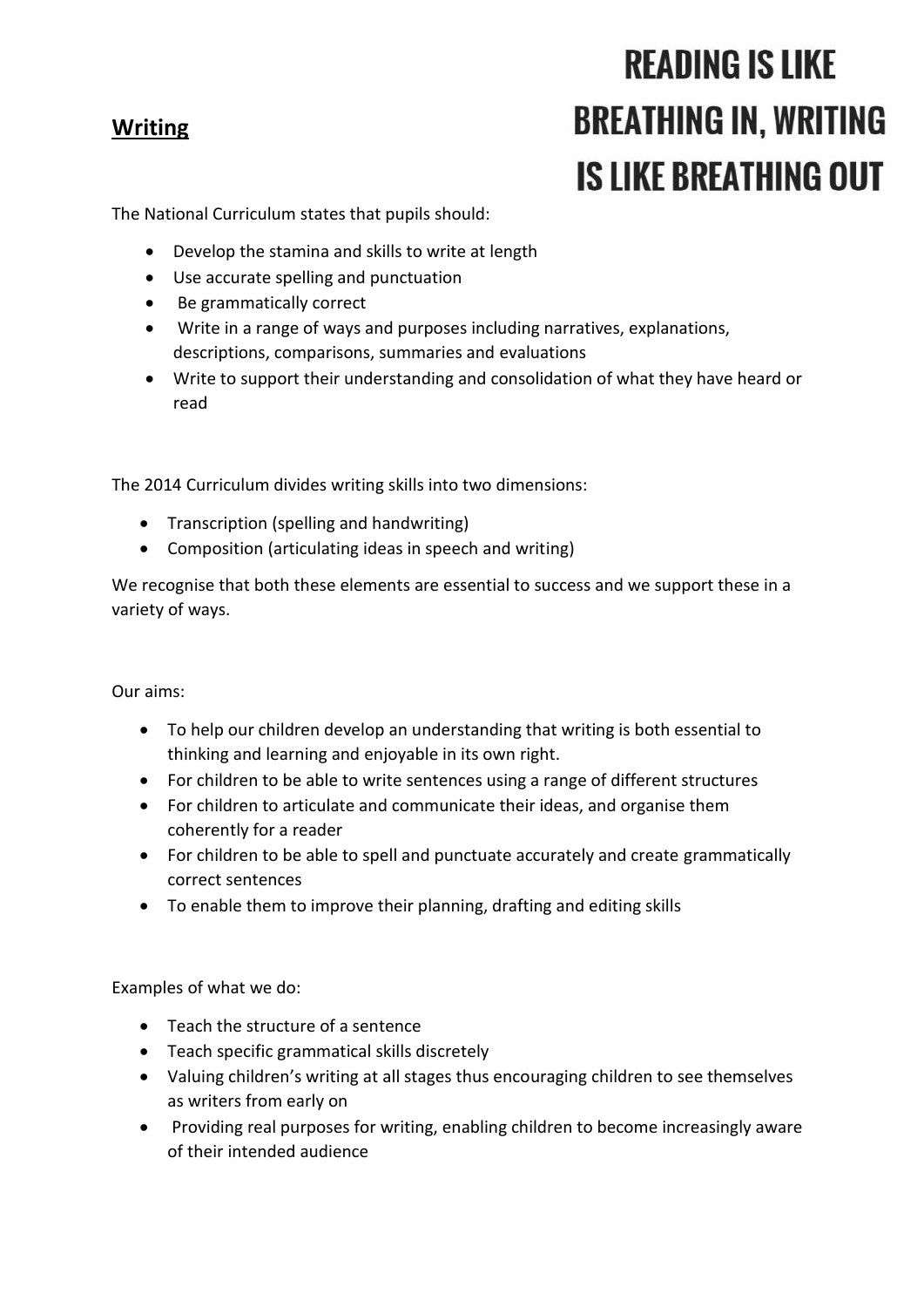- Providing children, the opportunity to write at length every two weeks Do the Write Thing, increasing their writing stamina and giving them opportunities to meet writing targets
- Celebrate children's progress in writing, displaying children's writing on clipboards in the hall
- A multi-sensory approach providing a range of contexts and stimuli
- The use of drama skills, e.g. hot seating, re-enacting, use of the theatre
- Providing a role model through the teacher sharing their own writing processes
- Opportunities for collaborative writing and use of writing frames where appropriate
- Giving children experience of a range of ways to plan so they can choose which is appropriate for their needs as they progress through the school
- Provide time for planning, editing and revising
- Mark extended pieces of work (Do the 'Write' Thing) in-depth and set targets with the pupil
- Opportunities for self and peer assessment
- Encourage children to develop their own legible, fluent style of handwriting
- Support pupils with learning and motor difficulties
- Every classroom has an English learning wall which provides key vocabulary, a WAGOLL, examples of children's writing and other writing prompts

Guidance for Vocabulary –

The National Curriculum states that 'opportunities for teachers to enhance pupils' vocabulary arise naturally from their reading and writing. Teachers should show pupils how to understand the relationships between words, how to understand nuances in meaning, and how to develop their understanding of, and ability to use, figurative language.'

At MPA, we believe vocabulary teaching needs to be:

- Ongoing
- Progressive and systematic
- Making links from known words
- Develop understanding of shades of meaning
- Subject specific accurate mathematical and scientific words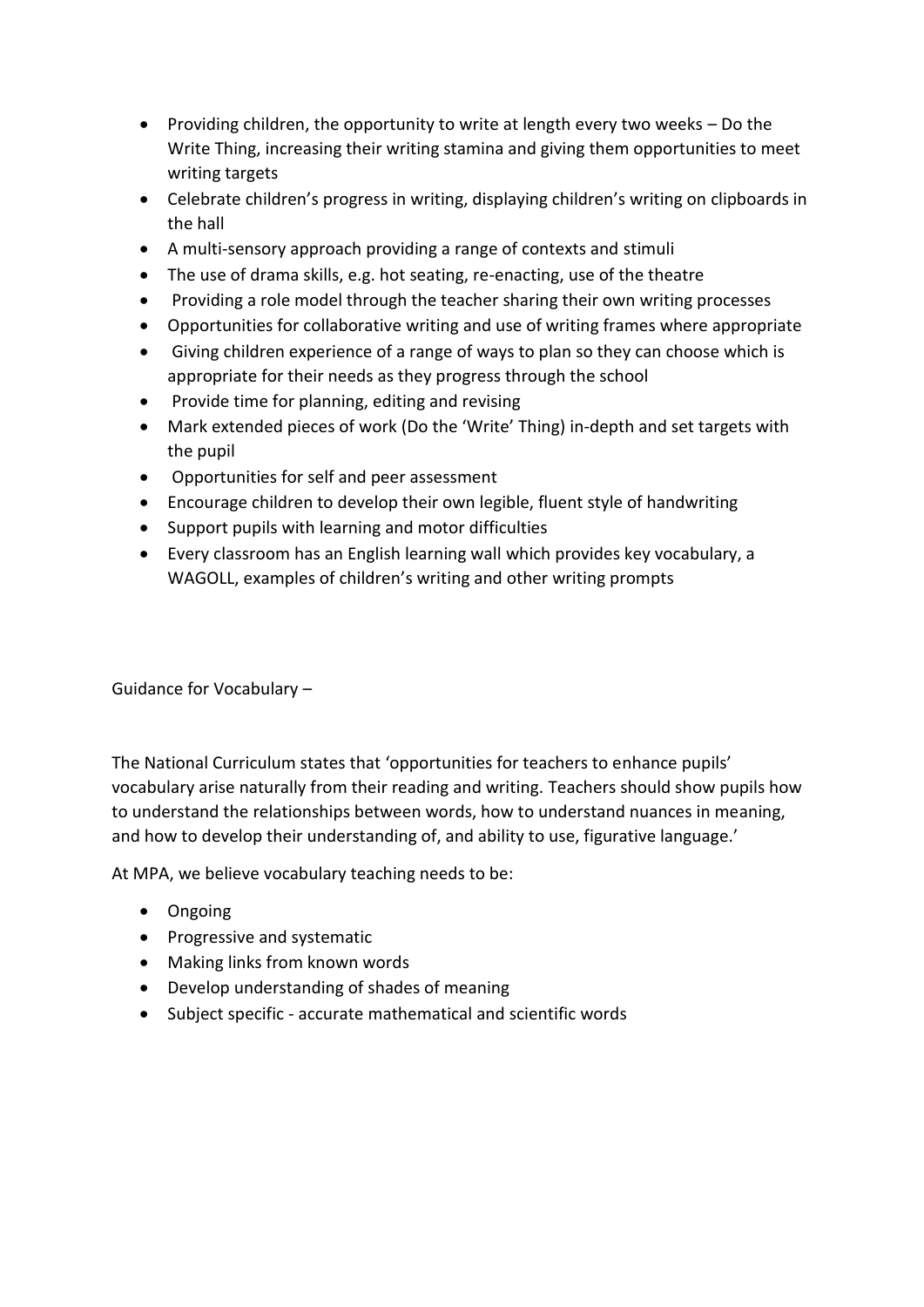Our aim:

For all children to develop a wide and varied vocabulary and be able to use these words in context

Examples of what we do:

- Spelling lists/key words to take home and learn each year group sends these home
- Display of key words linked to topics and subjects
- Using the correct vocabulary orally
- In-depth word based lessons looking at patterns
- Using dictionaries and thesauruses
- Using high quality texts to explore vocabulary choices and the effect they have
- Learning wall displaying the new and interesting words that have been explored in class

#### **MPA's approach to writing**

At MPA we teach writing through a constant approach which enables children to engage, develop, apply and then reflect and edit their writing through a range of genres and subjects. Below outlines the different techniques and strategies we use to ensure our children not only become confident writers but also develop a love of writing that grows throughout their educational journey.

| Stage of<br>writing | <b>Techniques and strategies</b>                             |
|---------------------|--------------------------------------------------------------|
| Engage              | Use of high quality texts.                                   |
|                     | Thematic approach linked to the curriculum.                  |
|                     | Use of role play and drama.<br>$\bullet$                     |
|                     | Use of Pie Corbett - talk for writing.                       |
|                     | Hot seating.                                                 |
|                     | Exciting stimulus – videos, pictures etc.                    |
| Model               | Teacher and child modelling writing during shared sessions.  |
|                     | Use of WAGOLL on the working wall.                           |
|                     | Linking shared reading to writing.<br>$\bullet$              |
|                     | Use of dictogloss in year 5/6.                               |
|                     | Upskilling writing.                                          |
|                     | Peer assessment and improvement – modelling improvements     |
| Develop             | Opportunities to develop new vocabulary using the word wall. |
|                     | Teaching explicit key skills for writing                     |
|                     | Spelling sessions that take place daily.                     |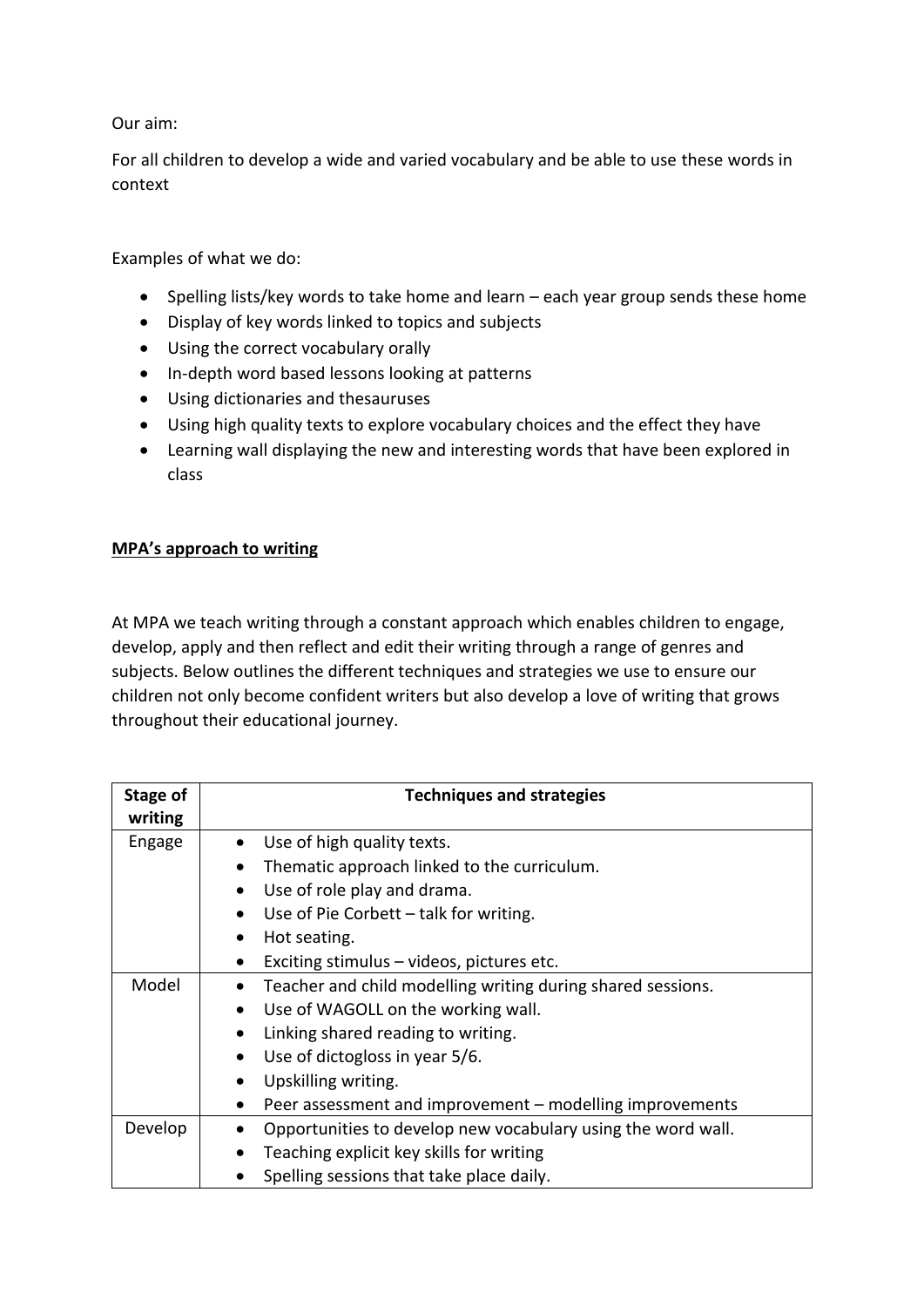|          | Opportunities for children to experience different types/versions of<br>$\bullet$ |
|----------|-----------------------------------------------------------------------------------|
|          | texts                                                                             |
| Apply    | Do the Write thing - every 2 weeks.<br>$\bullet$                                  |
|          | Opportunities for true independent writing<br>$\bullet$                           |
|          | Writing using ICT.<br>$\bullet$                                                   |
|          | • Year 1 and EYFS use writing area in classroom daily.                            |
|          | Writing across the curriculum<br>$\bullet$                                        |
| Reflect  | Editing session planned every two weeks.<br>$\bullet$                             |
| and edit | Peer and self-editing.<br>$\bullet$                                               |
|          | Use of one to one feedback with an adult.<br>$\bullet$                            |
|          |                                                                                   |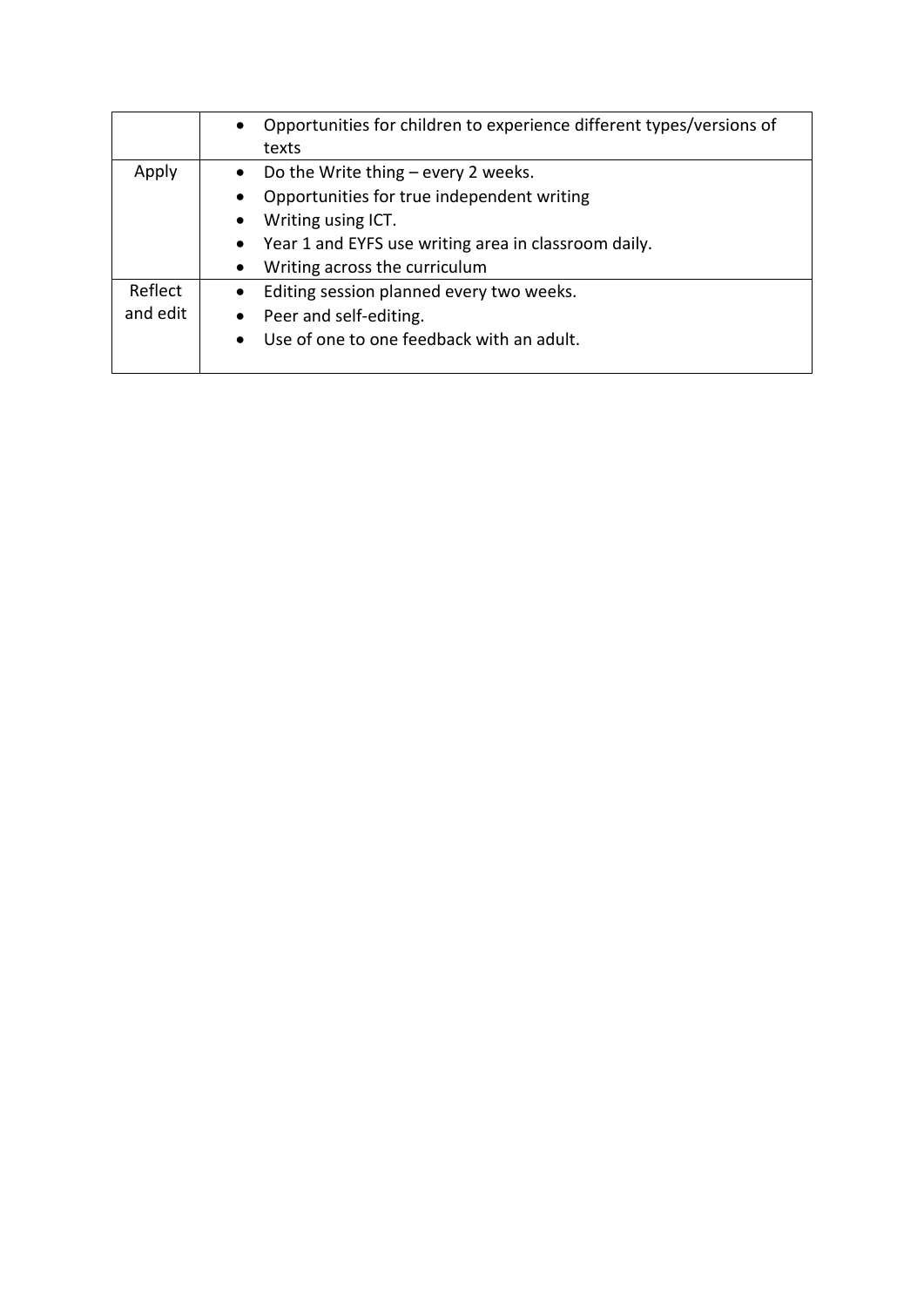### **Spelling**



At MPA, we believe that the ability to spell enables our pupils to become more effective writers. When spelling becomes automatic, more thought and creativity can be put into the exact content of what is written. Pupils can channel their time and energy into the skills of composition, sentence structure and precise word choice. Learning to spell is a process of learning and then applying patterns to new words. It is important that all members of staff are fully aware of, and understand, the way in which spelling is taught, so that our approach is implemented consistently to ensure continuity and progression in children's learning. Although guidelines for the teaching of spelling are outlined in this policy, it is essential that these are adapted to meet the needs of individual pupils, taking into account the ways in which they learn best.

#### Our aims:

- Raise the profile of the teaching of spelling and to raise the overall standard of spelling across the school.
- Encourage children to look carefully at the words.
- Provide opportunities to review and recall their learning- teachers must provide opportunities to consolidate learning throughout each week.
- Teach spelling in context- links to the oral use of the word and the formation of the word as a whole (handwriting).
- Ensure that letter orientation and direction is accurate so that children can concentrate on the order of the letters, rather than the formation of them- accurate spelling and accurate letter formation go hand-in-hand.
- Help and encourage children; developing their confidence as competent spellers, because the ability to spell words correctly is often closely associated with good selfesteem.
- Develop and extend the children's vocabulary through shared, guided and independent spelling activities.
- Help children enjoy spelling and recognise its value.

Examples of what we do:

#### Foundation Stage and Year 1

- The emphasis within the Foundation stage is on systematic, multi-sensory, high quality phonics work, which is embedded within a rich language experience.
- Spelling is taught within the Letters and Sounds phonic sessions.
- The alphabet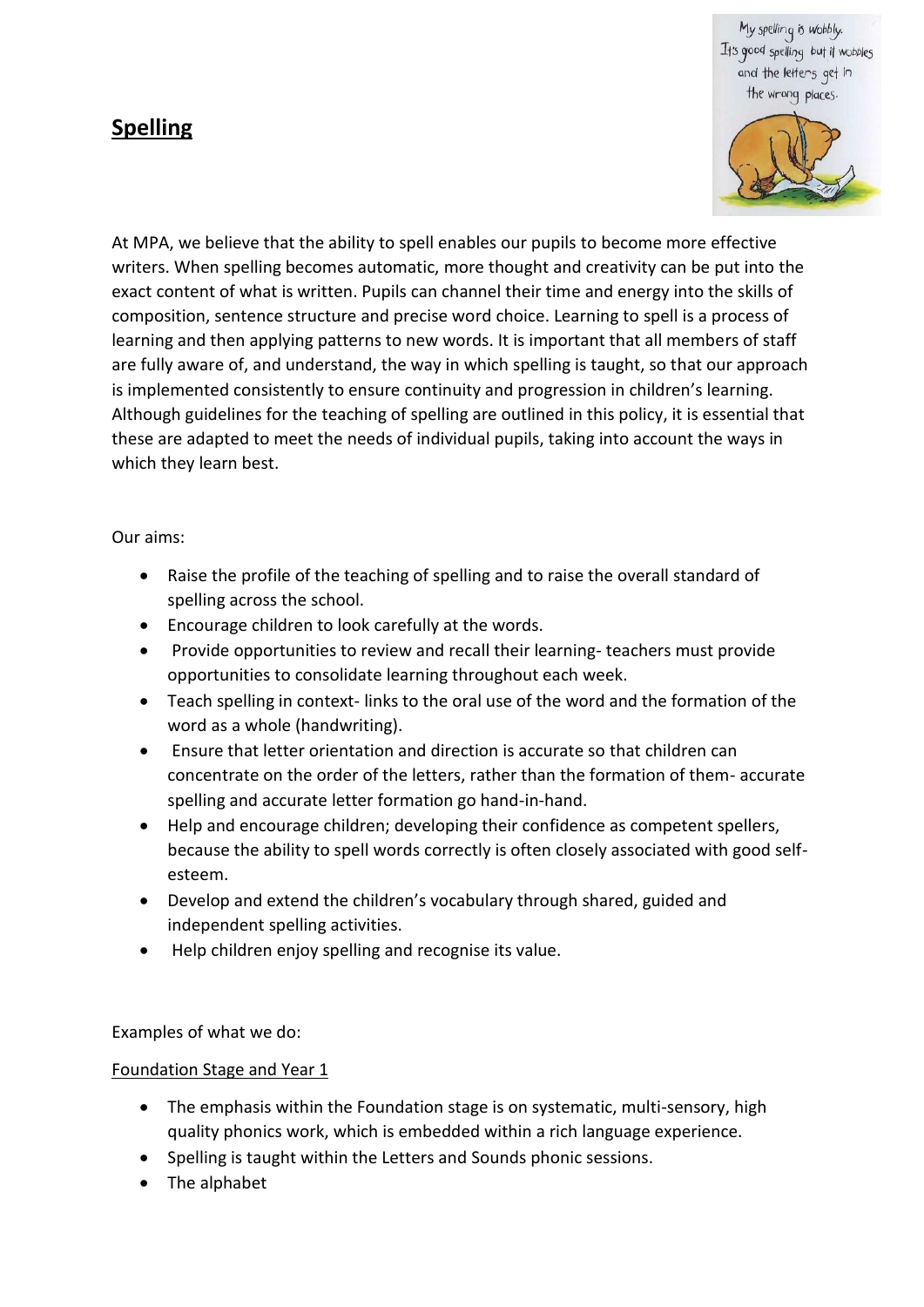- We teach children to realise the written symbols represent the words they see and hear.
- We teach children to understand that there is a direct link between phonemes (the smallest unit of sound in spoken words) and graphemes (the letter/number of letters which represent the sound).
- Children are taught the grapheme- phoneme correspondence in a clearly defined sequence and the skill of segmenting words into their basic phonemes to spell. Children are taught that blending and segmenting are reversible processes.
- Children in EYFS and KS1 may be taught in smaller key groups led by both teachers and/or teaching assistants. It is essential that children apply their knowledge of spellings, and practise the skill of segmenting through a variety of writing opportunities across a range of curriculum areas - for example: topic activities, and child initiated play.
- Rhyme and Alliteration
- High Frequency Words
- Throughout each phase, children will be taught to read on sight and spell high frequency words (for the phase they are at). These words will be a mixture of decodable and tricky.
- Tricky Words These are words which cannot be spelt using phonic knowledge alone at the phase they are introduced. (Words with unusual spelling for sounds).

#### Transition from Year 1 to Year 2

By the end of Year 1, the expectation is that most children will be secure at phase 5 of Letters and Sounds, though sometimes further work will be required to ensure they have the knowledge and understanding of alternative spellings for each phoneme. Once children are in Year 2 and secure at phase 5 of Letters and Sounds they will be taught using spelling rules.

#### Year 2 and KS2

- The children will be taught 5 x 15 minutes spelling sessions a week, these happen daily.
- Children will be taught a spelling rule each week using the guidance from the National Curriculum.
- Children will apply this rule to words at the end of each week.
- Children will be taught root words with prefixes and suffixes.
- Mnemonics and strategies for learning irregular words.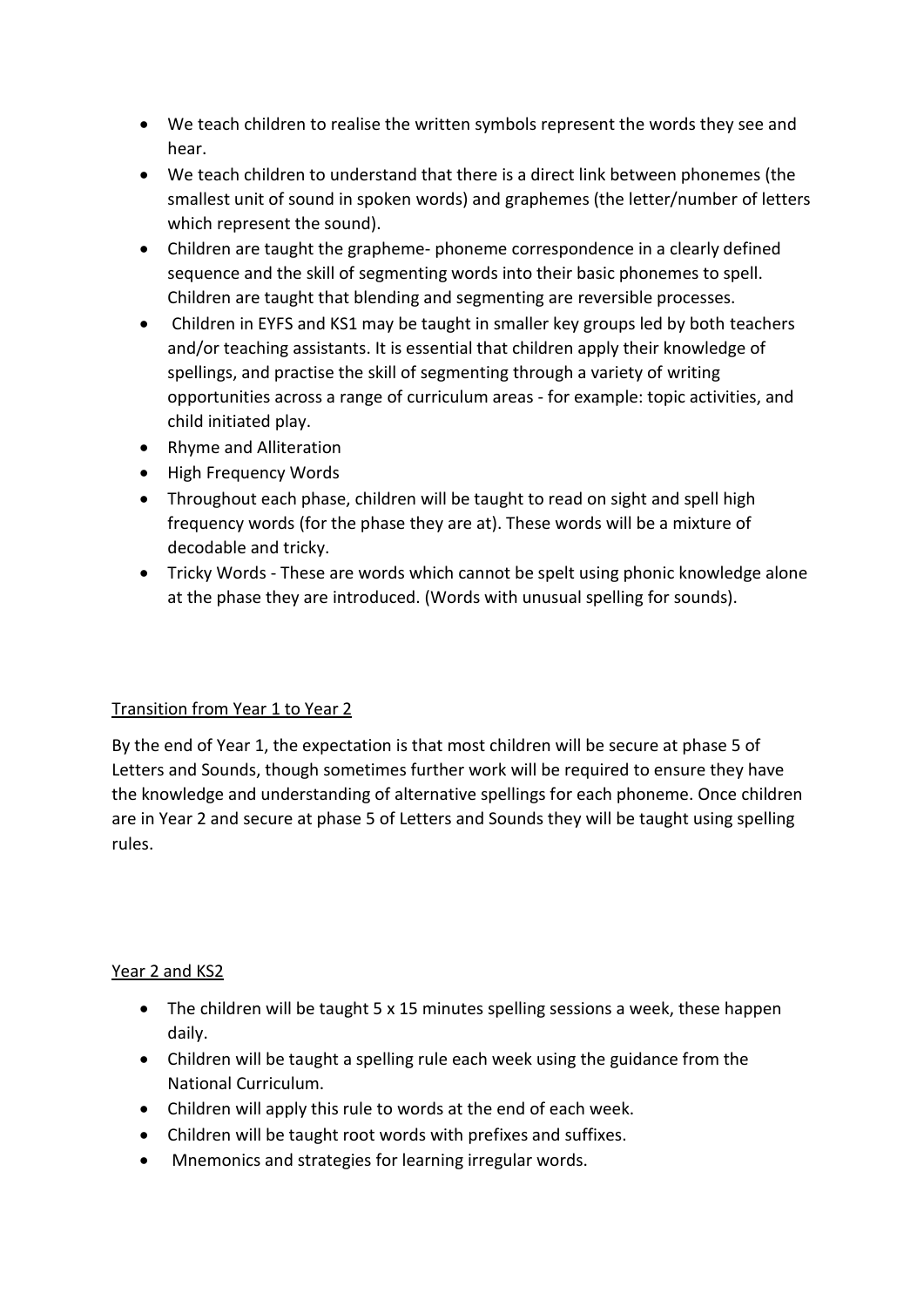- How to identify quickly their own frequently misspelt words.
- The children are helped to embed new knowledge by articulating their learning at every step.
- Building on the approaches introduced in Key Stage 1, there is an emphasis on developing confidence and independence.
- Each child has a spelling tool kit which they independently use
- At the beginning of the year, children will be tested on the 100 High Frequency words and any mistakes will go into their spelling tool kit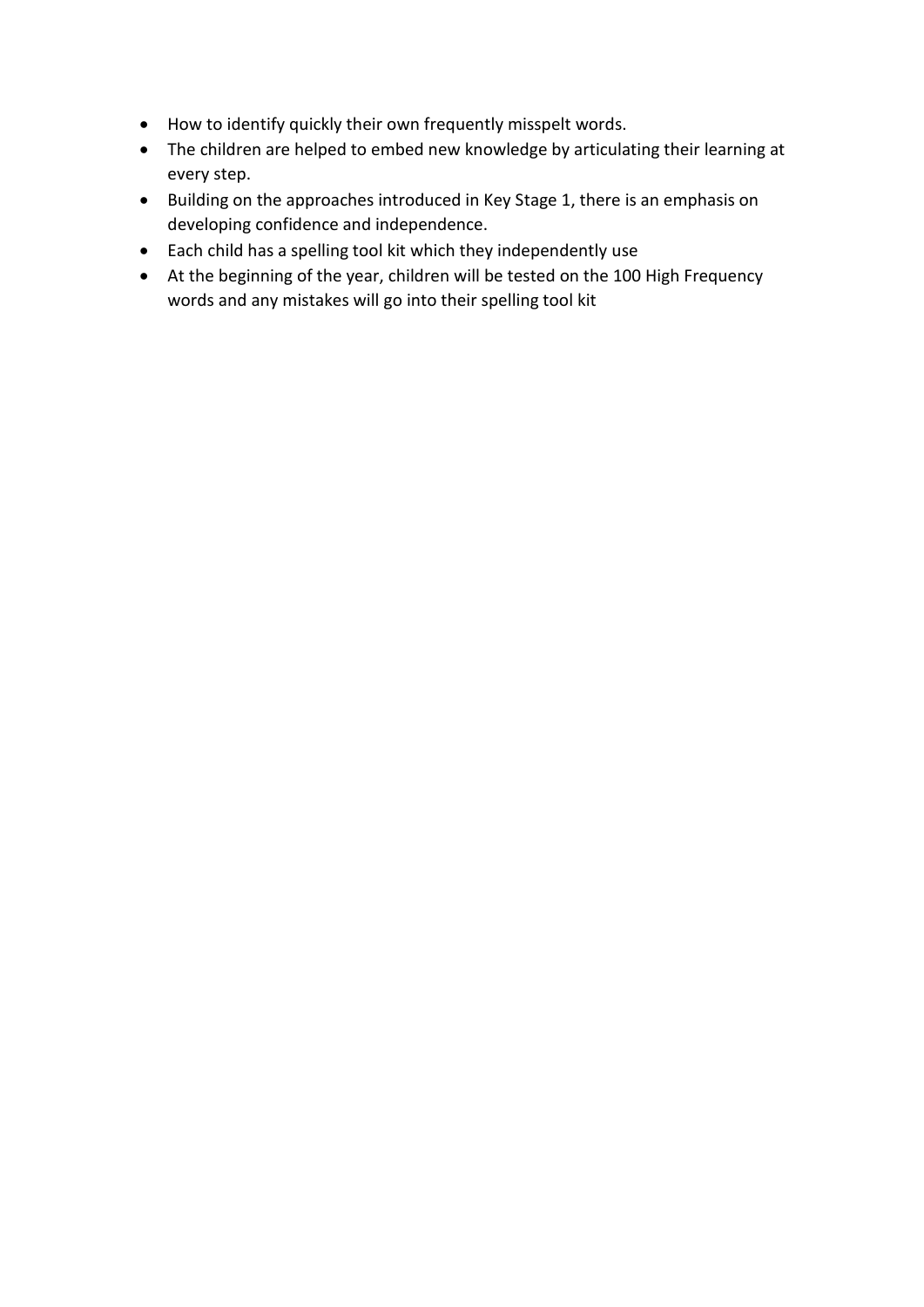

## Handwriting Policy Martlesham Primary Academy 2019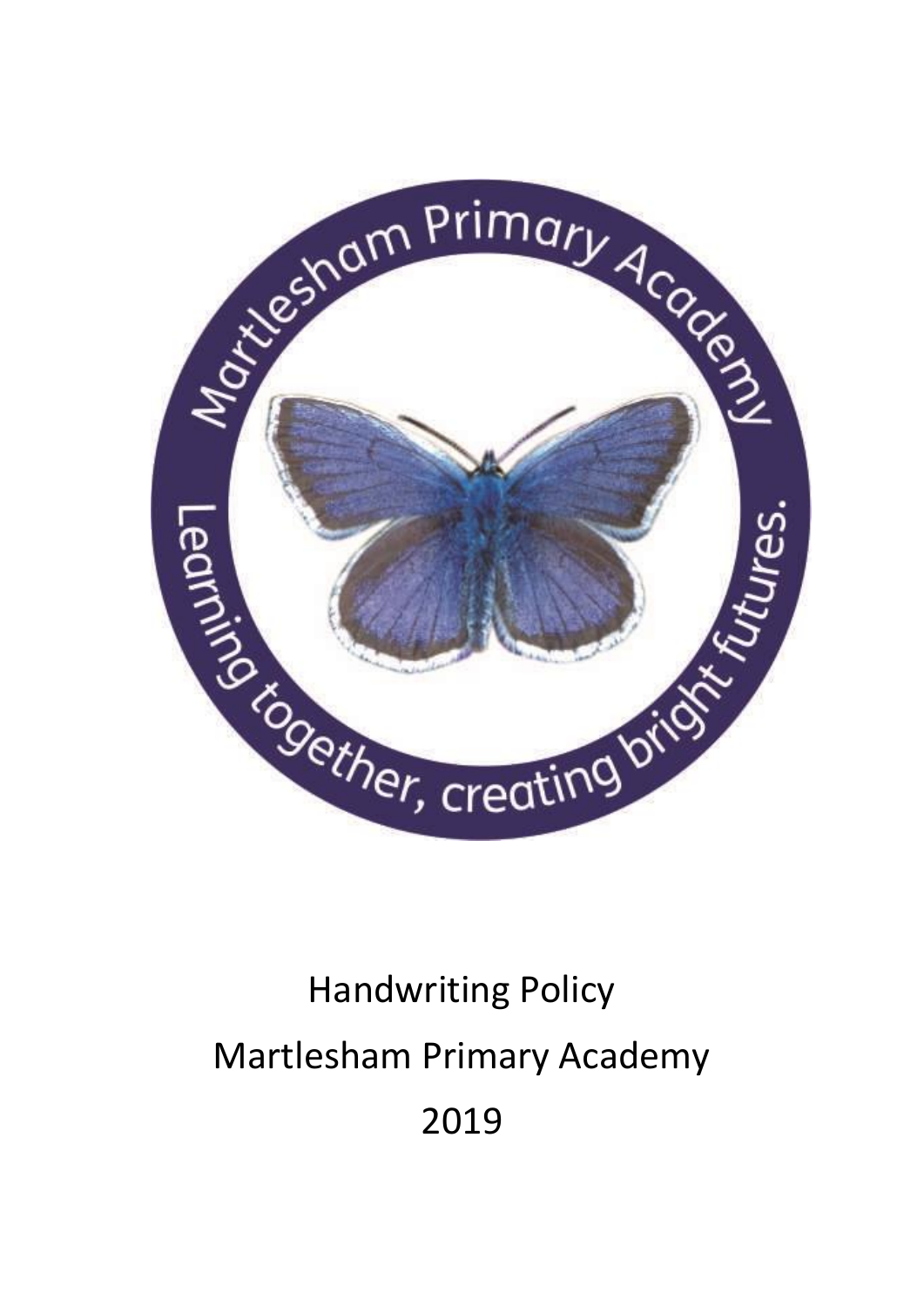### **Handwriting**

At MPA, children in the early years and KS1 are taught to form their letters using the following style –



We understand that for children to be able to form legible letters, they need to be developmentally ready. Children in EYFS and KS1 have opportunities to develop fine and gross motor skills through hand gym. Cursive handwriting is taught from key stage 2. If appropriate pre-cursive/cursive can be taught in KS1 to children that are developmentally ready. All adults are expected to model the correct handwriting style for their class.

Handwriting is a taught skill and it is important that teachers are seen to put a high value on teaching and sustaining neat handwriting. We believe that children's self-esteem and pride in their work can be raised by high quality presentation.

Our aim in this policy is to teach children correct letter formation, joining and good handwriting habits, so that they can write fluently and legibly and begin to develop a personal and distinctive style.

0ur aims;

- To teach correct letter formation.
- To teach children to write with a flowing hand which is legible and to the best of their ability.
- To support the development of correct spelling and to aid in the elimination of letter reversals by the learning of word patterns and the correct joining of letters.
- To ensure that children of differing abilities are provided with appropriate and achievable goals.
- To assist children in taking pride with the presentation of their work.
- To instil in children the importance of clear and neat presentation in order to communicate meaning effectively.
- To enable children to develop their own style of handwriting as they progress through their later primary years.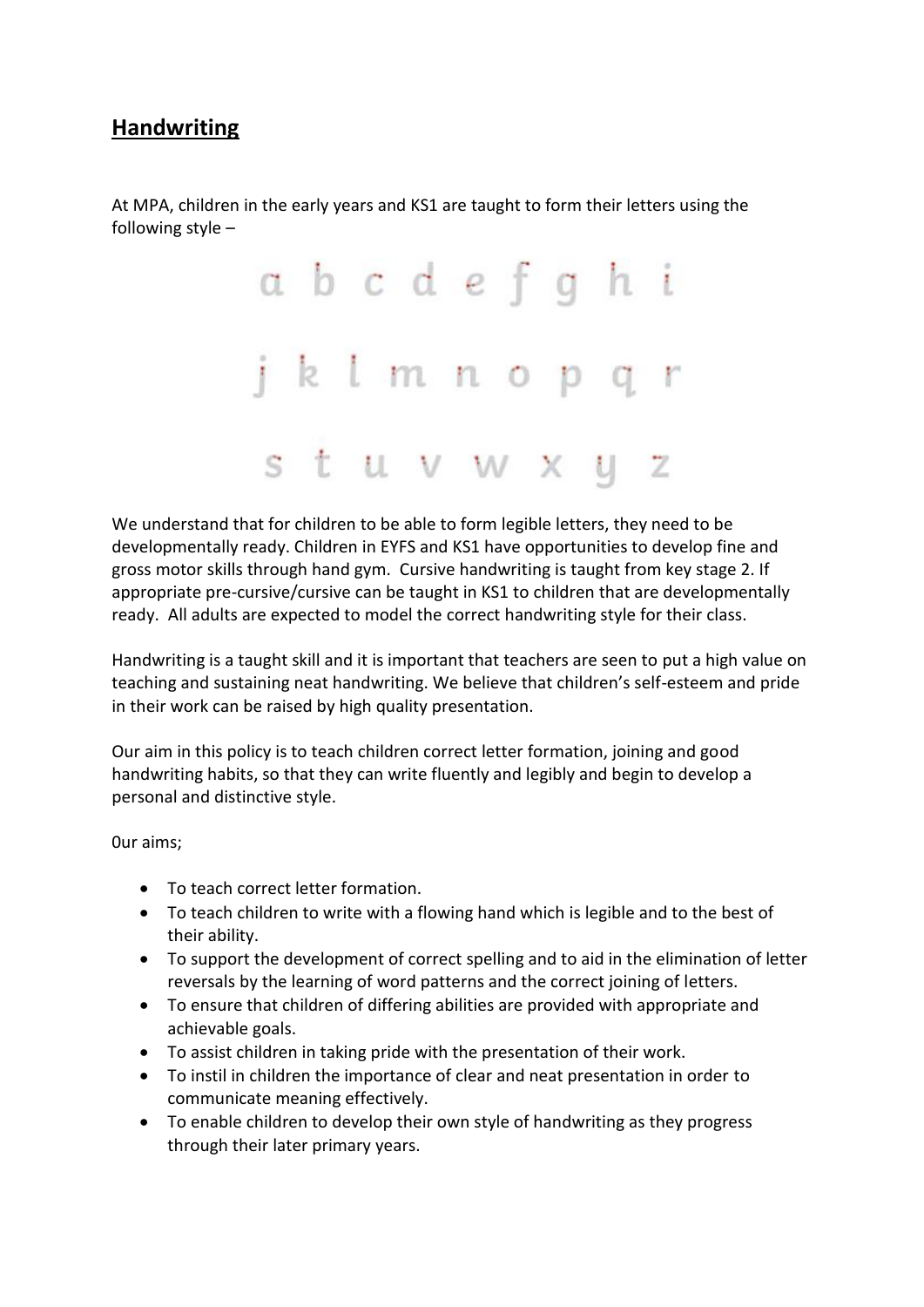The following formations should be adhered to in KS2 -

U In the case of `ff' the cross stroke is drawn immediately after the ff. In the case of 'ft' the cross stroke is drawn when the word is written the next letter is joined from the 't' i<br>Vite len  $b$ wt  $\lfloor$   $\lfloor$   $\lfloor$   $\lfloor$   $\cdots$   $\lfloor$  $\cal C$ 

| <b>Year Group</b> | <b>Recommendations</b>                                                                                  |
|-------------------|---------------------------------------------------------------------------------------------------------|
| Reception         | Letter formation, mainly of lower case (may start looking at capitals towards<br>end of year).          |
|                   | Model good handwriting and use correct formation as an adult in the class.                              |
|                   | Handwriting opportunities should be integrated every day and through play<br>and sensory opportunities. |
| Year 1            | Letter formations – revise lower case and move on to capitals.                                          |
|                   | Handwriting opportunities should be integrated in play and sensory                                      |
|                   | opportunities.                                                                                          |
|                   | Handwriting taught every day in a 20 min session                                                        |
| Year 2            | Revise letter formations – capitals and lower case.                                                     |
|                   | Begin to teach joins ready for KS2.                                                                     |
|                   | Handwriting opportunities may still be integrated in play and sensory                                   |
|                   | opportunities.                                                                                          |
|                   | Handwriting taught every day in a 20 min session                                                        |
| Year <sub>3</sub> | Cursive without loop writing taught.                                                                    |
|                   | Reinforce good practice of letter formations and joins.                                                 |
|                   | One half hour slot per week of taught handwriting.                                                      |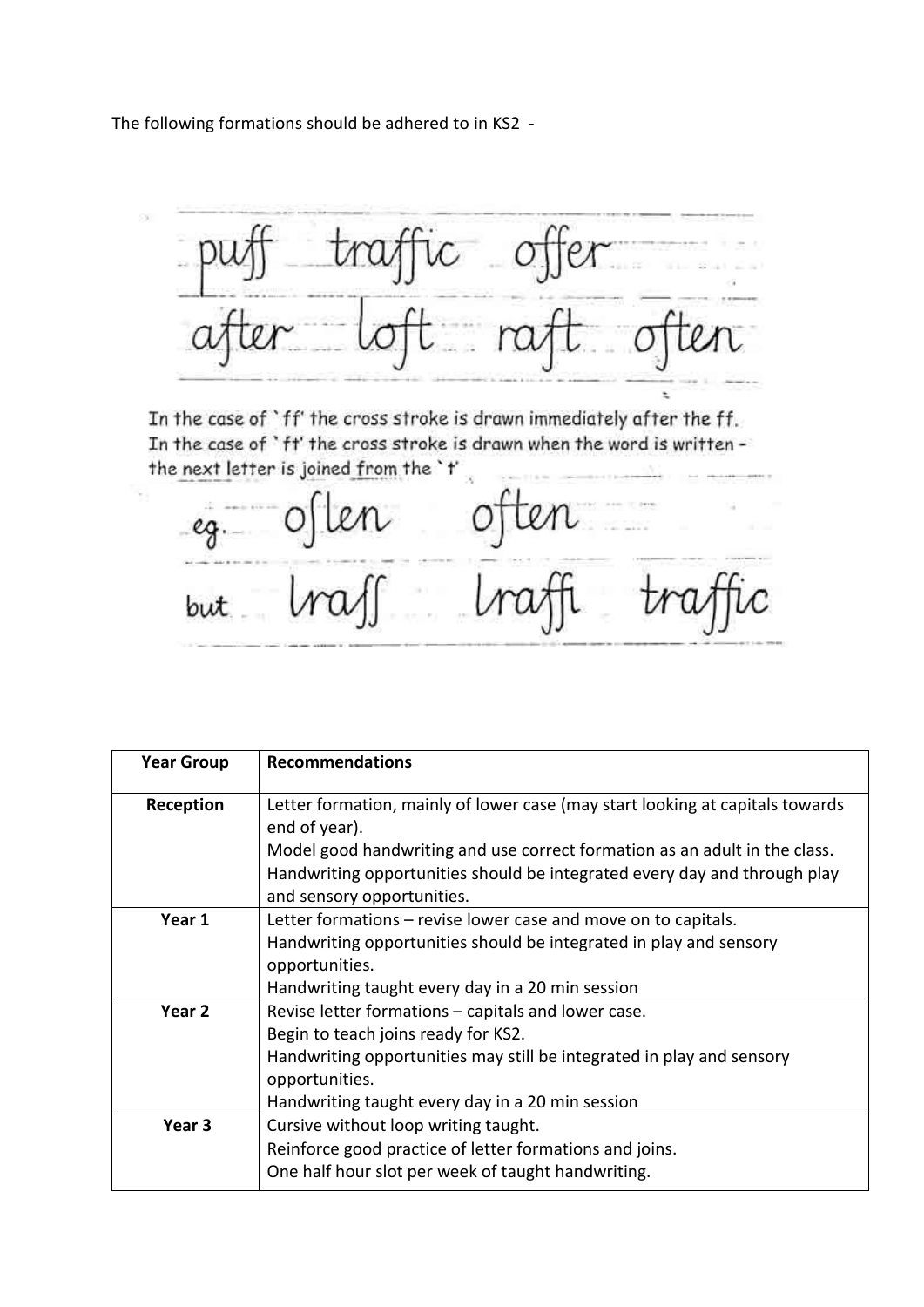|        | Expectation for joined writing to be transferred to all curricular areas.<br>Handwriting taught every day in a 20 min session                   |
|--------|-------------------------------------------------------------------------------------------------------------------------------------------------|
| Year 4 | Cursive<br>Reinforce good practice of letter formations and joins.<br>Expectation for joined writing to be transferred to all curricular areas. |
| Year 5 | Cursive<br>Maintain consistent fluency and legibility in handwriting<br>across a<br>range of tasks.                                             |
| Year 6 | Continue to develop personal writing style.<br>Writing for a variety of purposes.<br>Handwriting lessons to correct common errors.              |

#### **Expectations**

- It is essential for teachers to set a good example to children by modelling good handwriting when writing on the board, IWB or when providing written feedback.
- All pupils should have opportunities to watch adults writing and have opportunities to write for themselves.
- All pupils should be encouraged to attempt writing for various purposes using features of different forms such as lists, stories and instructions.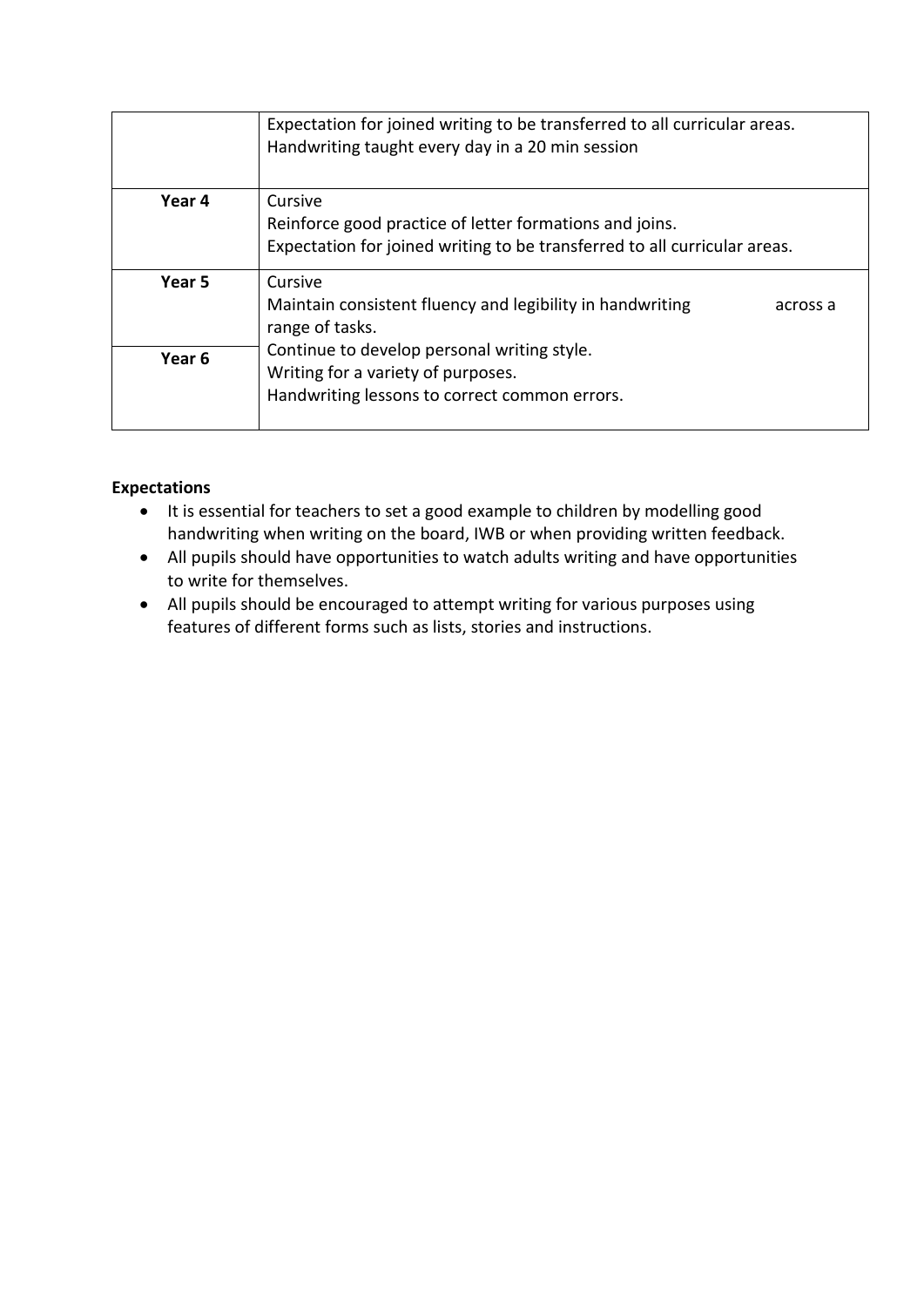

# Speaking and Listening Policy Martlesham Primary Academy 2019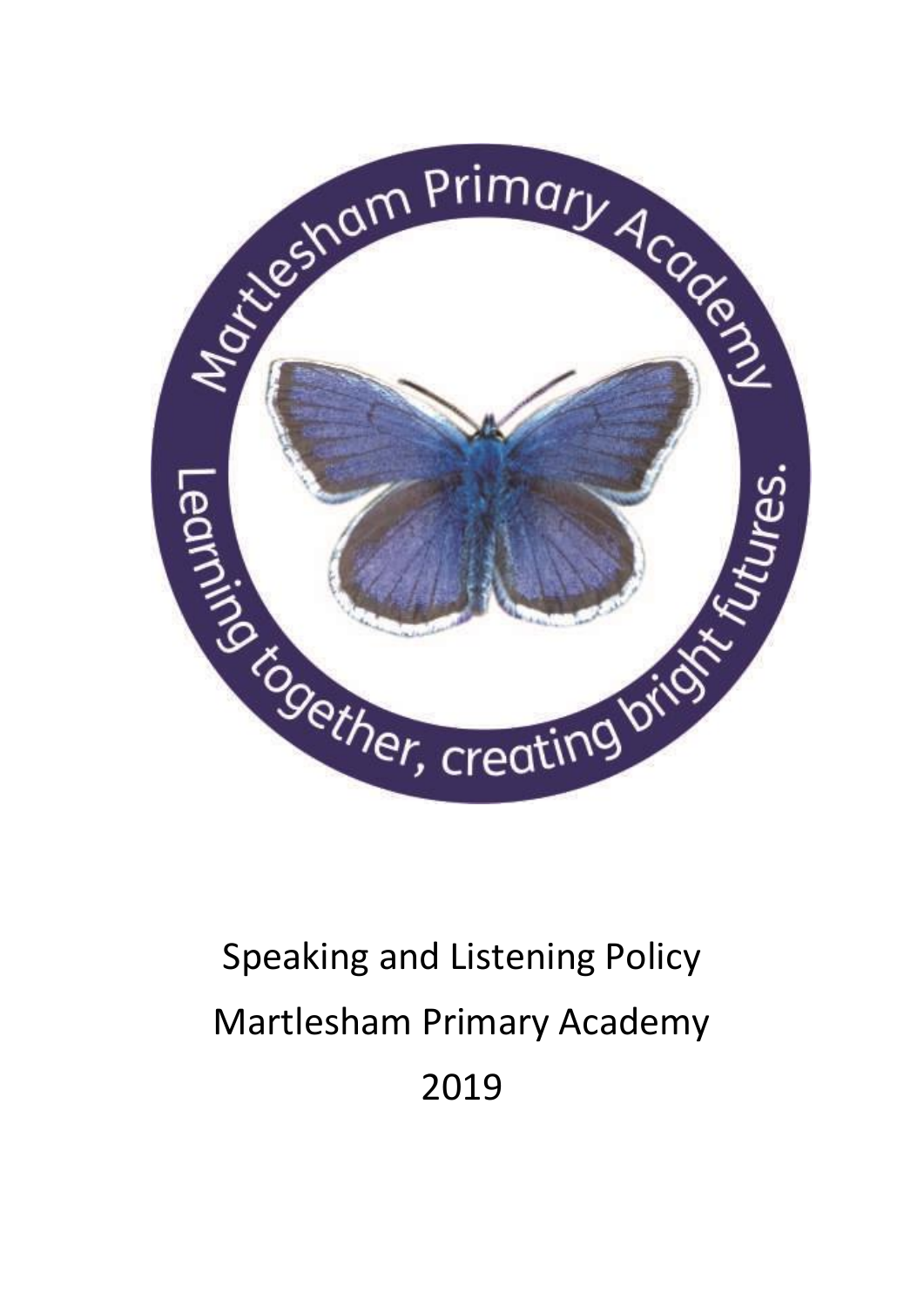## **Speaking and Listening**

"The way we communicate with others and with ourselves ultimately determines the quality of our lives" - Tony Robbins

The ability to speak and listen is fundamental to pupils' language and social development. It is an essential tool for all areas of the curriculum, as talk underpins learning and thinking. It is vital that its significance is recognised by pupils, parents and teachers. Pupils need to be provided with many and varied contexts for talk, but they also need direct teaching in the skills of speaking and listening. At the beginning of a teaching sequence there are opportunities for 'Talk for Writing'.

#### Our aims;

- To establish an entitlement for all pupils;
- To establish expectations for teachers of this subject;
- To promote continuity and coherence across the school;
- To state the school's approaches to this subject in order to promote public,

and particularly parents' and carers', understanding of the curriculum.

Examples of what we do;

- modelling dialogue, e.g. turn taking, offering opinions and inviting response;
- modelling listening, e.g. the use of non-verbal communication, respecting, even if disagreeing with, the views of others;
- modelling values, e.g. encouraging the participation of retiring or reticent pupils, praising boys who display sensitivity;
- modelling participation, e.g. recognising the value of being seen as a learner alongside the pupils;
- providing a wide range of contexts for speaking and listening;
- supporting the pupils by providing clear structures for tasks which require the pupils to learn through talk;
- sharing roles with the pupils, e.g. as questioner, the 'expert' on a particular topic.

Pupils have a variety of opportunities to use talk for learning. These will not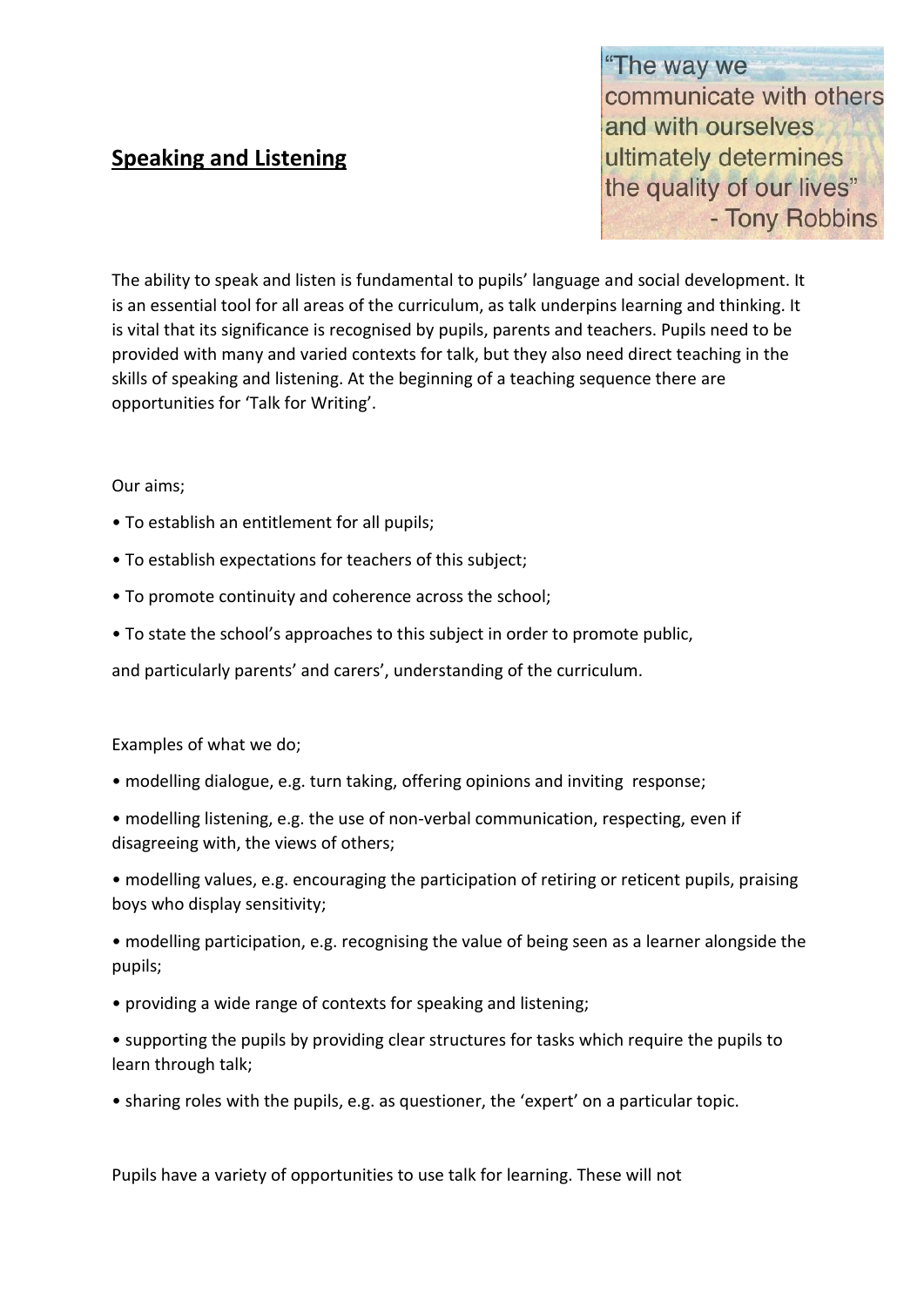occur in every lesson but teachers are expected to incorporate them over a

period of time (across each week).

#### These are:

• playing an active role in directing their own learning, e.g. making decisions about how to approach a task, selecting appropriate resources;

• engaging in speaking and listening in a variety of groupings and settings, e.g. reading out loud as an individual and a larger group during shared reading, working collaboratively on an investigation during group work, reporting findings as a newscaster during a plenary session, interviewing people as part of a research project, acting as a guide for a visitor to the school;

• using language creatively and imaginatively, e.g. through role-play, hotseating, storytelling;

#### Foundation Stage -

Speaking and listening is at the core of the programme for developing language and literacy as detailed in "Early Learning Goals" Pupils have opportunities to develop and practise their talk through play, to listen attentively and with increasing stamina and discrimination, to respond appropriately and confidently, and to inter-act with others. This provides a sound foundation for the programme of study for KS1.

#### Key Stage 1 -

At Key Stage 1 pupils have opportunities to speak to a range of audiences: describing incidents from their own experience, retelling and telling real and imagined stories, reading stories and poems aloud, and giving presentations to explain a process or impart information. They listen to stories and poems, sustaining concentration and participating appropriately, follow teachers' instructions and express their views about versions of stories on tape and video. They ask relevant questions of adults and peers, and express their opinion of others' plays and presentations. They are taught how to operate in groups, e.g. taking turns to speak, listening to others' suggestions, allocating tasks and reporting group views to the rest of the class. While engaged in speaking and listening activities, pupils are introduced to some of the main features of spoken standard English and they are taught how speech varies according to circumstance and audience. In drama the emphasis is on the use of improvisation through role-play as the pupils play inventively and with concentration. They perform traditional stories and those devised by themselves to peers, and they are involved in the presentation of work from different areas of the curriculum. When reflecting on their own dramatic activities and the performances of others, e.g. visiting theatre groups, the pupils consider motives, story development and their personal response to the drama.